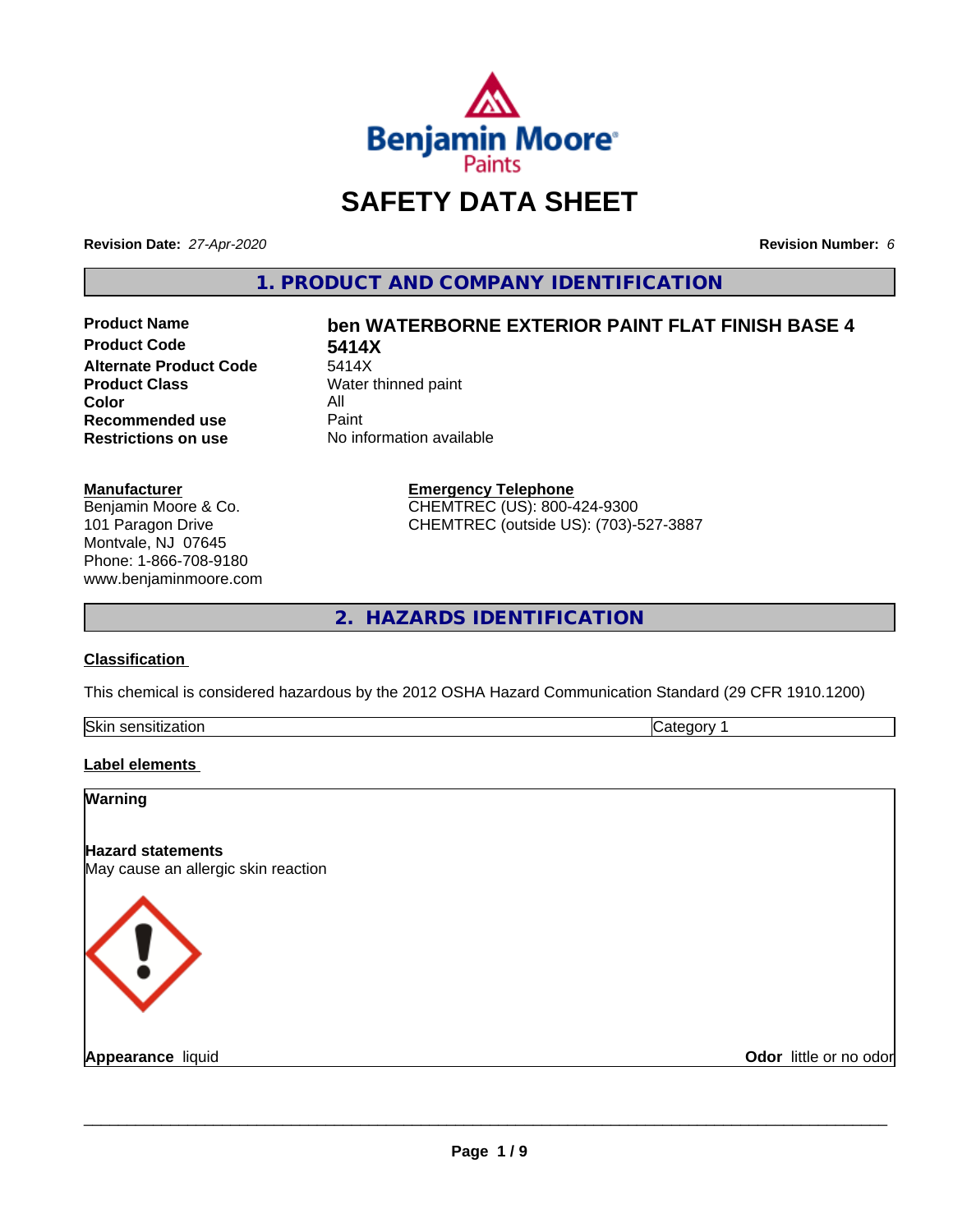## **Precautionary Statements - Prevention**

Avoid breathing dust/fume/gas/mist/vapors/spray Contaminated work clothing should not be allowed out of the workplace Wear protective gloves

#### **Skin**

IF ON SKIN: Wash with plenty of soap and water If skin irritation or rash occurs: Get medical advice/attention Wash contaminated clothing before reuse

#### **Precautionary Statements - Disposal**

Dispose of contents/container to an approved waste disposal plant

#### **Hazards not otherwise classified (HNOC)**

Not applicable

#### **Other information**

No information available

## **3. COMPOSITION INFORMATION ON COMPONENTS**

\_\_\_\_\_\_\_\_\_\_\_\_\_\_\_\_\_\_\_\_\_\_\_\_\_\_\_\_\_\_\_\_\_\_\_\_\_\_\_\_\_\_\_\_\_\_\_\_\_\_\_\_\_\_\_\_\_\_\_\_\_\_\_\_\_\_\_\_\_\_\_\_\_\_\_\_\_\_\_\_\_\_\_\_\_\_\_\_\_\_\_\_\_

| Chemical name                                  | <b>CAS No.</b> | Weight-%    |
|------------------------------------------------|----------------|-------------|
| Nepheline svenite                              | 37244-96-5     | $25 - 30$   |
| Diatomaceous earth                             | 61790-53-2     | - 5         |
| Sodium C14-C16 olefin sulfonate                | 68439-57-6     | $0.1 - 0.5$ |
| Carbamic acid, butyl-, 3-iodo-2-propynyl ester | 55406-53-6     | $0.1 - 0.5$ |

|                                                  | 4. FIRST AID MEASURES                                                                                                                                                                                                               |
|--------------------------------------------------|-------------------------------------------------------------------------------------------------------------------------------------------------------------------------------------------------------------------------------------|
| <b>General Advice</b>                            | No hazards which require special first aid measures.                                                                                                                                                                                |
| <b>Eye Contact</b>                               | Rinse thoroughly with plenty of water for at least 15 minutes and consult a<br>physician.                                                                                                                                           |
| <b>Skin Contact</b>                              | Wash off immediately with soap and plenty of water while removing all<br>contaminated clothes and shoes. If skin irritation persists, call a physician. Wash<br>clothing before reuse. Destroy contaminated articles such as shoes. |
| <b>Inhalation</b>                                | Move to fresh air. If symptoms persist, call a physician.                                                                                                                                                                           |
| Ingestion                                        | Clean mouth with water and afterwards drink plenty of water. Consult a physician<br>if necessary.                                                                                                                                   |
| <b>Most Important</b><br><b>Symptoms/Effects</b> | May cause allergic skin reaction.                                                                                                                                                                                                   |
| <b>Notes To Physician</b>                        | Treat symptomatically.                                                                                                                                                                                                              |
|                                                  | 5. FIRE-FIGHTING MEASURES                                                                                                                                                                                                           |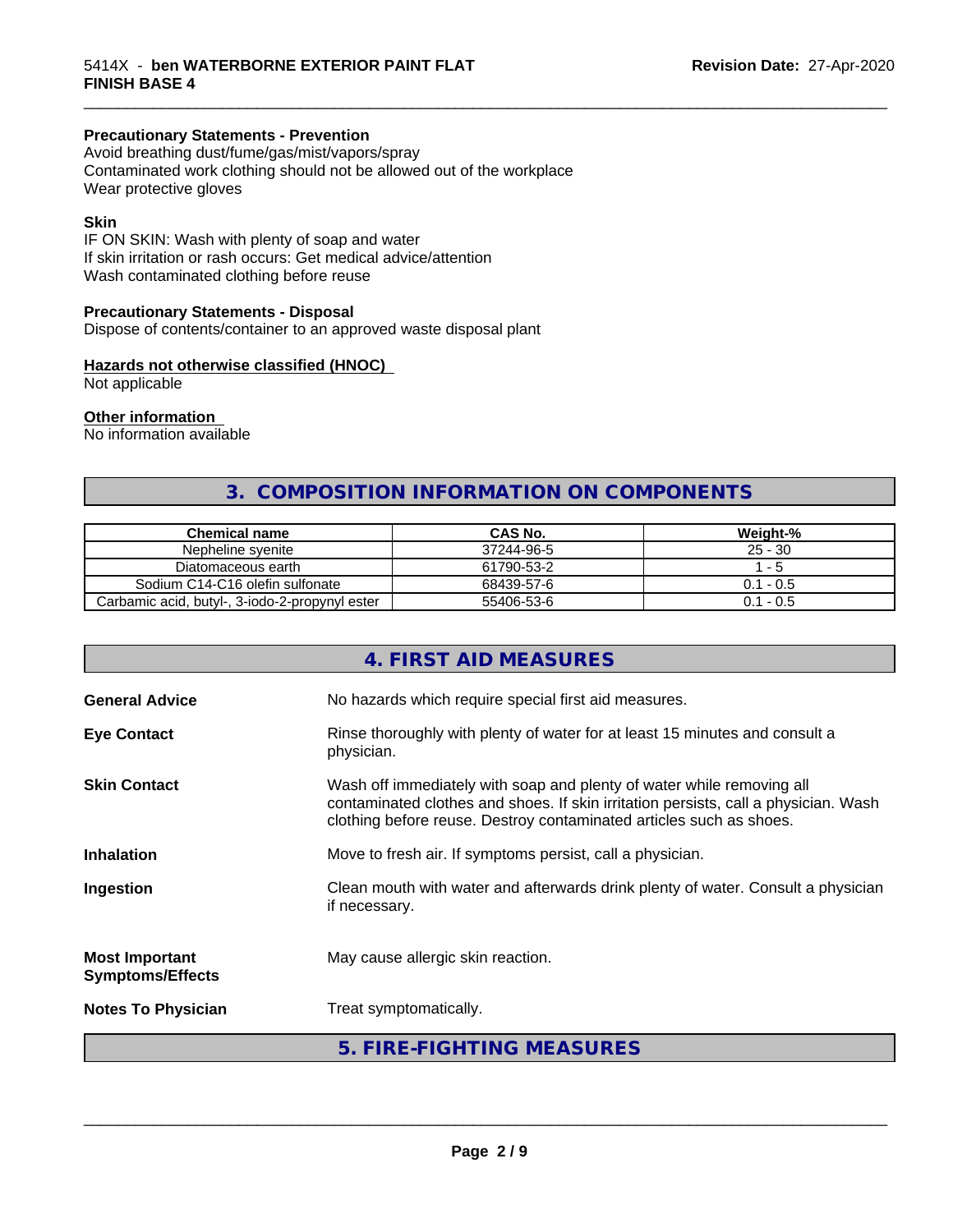| <b>Suitable Extinguishing Media</b>                                              | Use extinguishing measures that are appropriate to local<br>circumstances and the surrounding environment.                                   |
|----------------------------------------------------------------------------------|----------------------------------------------------------------------------------------------------------------------------------------------|
| Protective equipment and precautions for firefighters                            | As in any fire, wear self-contained breathing apparatus<br>pressure-demand, MSHA/NIOSH (approved or equivalent)<br>and full protective gear. |
| <b>Specific Hazards Arising From The Chemical</b>                                | Closed containers may rupture if exposed to fire or<br>extreme heat.                                                                         |
| Sensitivity to mechanical impact                                                 | No.                                                                                                                                          |
| Sensitivity to static discharge                                                  | No.                                                                                                                                          |
| <b>Flash Point Data</b><br>Flash point (°F)<br>Flash Point (°C)<br><b>Method</b> | Not applicable<br>Not applicable<br>Not applicable                                                                                           |
| <b>Flammability Limits In Air</b>                                                |                                                                                                                                              |
| Lower flammability limit:<br><b>Upper flammability limit:</b>                    | Not applicable<br>Not applicable                                                                                                             |
| <b>NFPA</b><br>Health: 1<br><b>Flammability: 0</b>                               | <b>Instability: 0</b><br><b>Special: Not Applicable</b>                                                                                      |

\_\_\_\_\_\_\_\_\_\_\_\_\_\_\_\_\_\_\_\_\_\_\_\_\_\_\_\_\_\_\_\_\_\_\_\_\_\_\_\_\_\_\_\_\_\_\_\_\_\_\_\_\_\_\_\_\_\_\_\_\_\_\_\_\_\_\_\_\_\_\_\_\_\_\_\_\_\_\_\_\_\_\_\_\_\_\_\_\_\_\_\_\_

#### **NFPA Legend**

- 0 Not Hazardous
- 1 Slightly
- 2 Moderate
- 3 High
- 4 Severe

*The ratings assigned are only suggested ratings, the contractor/employer has ultimate responsibilities for NFPA ratings where this system is used.*

*Additional information regarding the NFPA rating system is available from the National Fire Protection Agency (NFPA) at www.nfpa.org.*

## **6. ACCIDENTAL RELEASE MEASURES**

| <b>Personal Precautions</b>      | Avoid contact with skin, eyes and clothing. Ensure adequate ventilation.                             |
|----------------------------------|------------------------------------------------------------------------------------------------------|
| <b>Other Information</b>         | Prevent further leakage or spillage if safe to do so.                                                |
| <b>Environmental precautions</b> | See Section 12 for additional Ecological Information.                                                |
| <b>Methods for Cleaning Up</b>   | Soak up with inert absorbent material. Sweep up and shovel into suitable<br>containers for disposal. |
|                                  |                                                                                                      |

## **7. HANDLING AND STORAGE**

Handling **Handling Avoid contact with skin, eyes and clothing.** Avoid breathing vapors, spray mists or sanding dust. In case of insufficient ventilation, wear suitable respiratory equipment.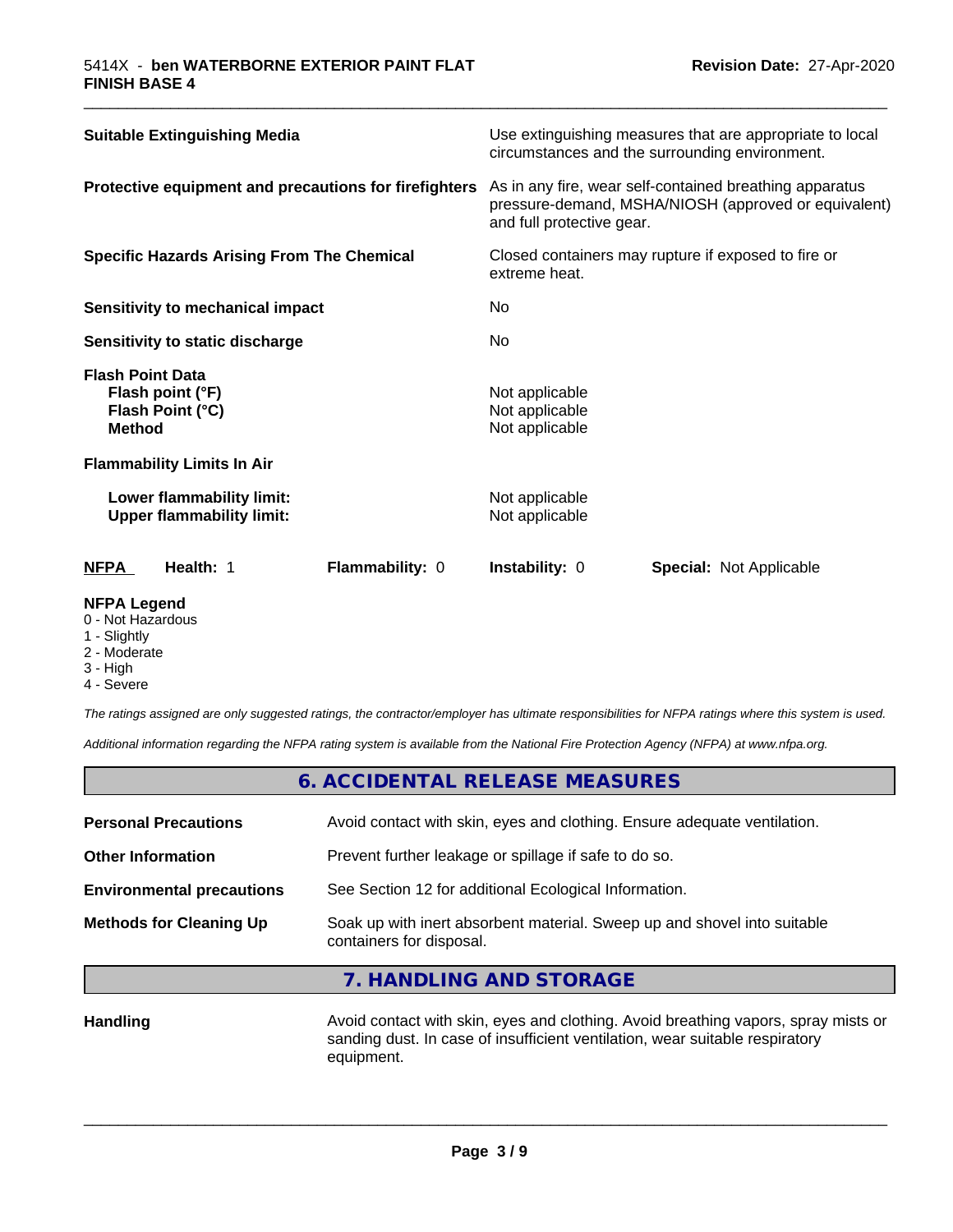**Storage** Keep container tightly closed. Keep out of the reach of children.

**Incompatible Materials** No information available

## **8. EXPOSURE CONTROLS/PERSONAL PROTECTION**

#### **Exposure Limits**

| <b>Chemical</b><br>name | *********<br>∧CGIH<br>. L | <b>USHA DEI</b><br>ÐПA<br>-- |
|-------------------------|---------------------------|------------------------------|
| maceous earth<br>Diator | N/E                       |                              |
|                         |                           | ററ<br>TWA<br>mppct<br>∠∪     |

#### **Legend**

ACGIH - American Conference of Governmental Industrial Hygienists Exposure Limits OSHA - Occupational Safety & Health Administration Exposure Limits N/E - Not Established

| <b>Engineering Measures</b>          | Ensure adequate ventilation, especially in confined areas.                                                                          |  |  |
|--------------------------------------|-------------------------------------------------------------------------------------------------------------------------------------|--|--|
| <b>Personal Protective Equipment</b> |                                                                                                                                     |  |  |
| <b>Eye/Face Protection</b>           | Safety glasses with side-shields.                                                                                                   |  |  |
| <b>Skin Protection</b>               | Protective gloves and impervious clothing.                                                                                          |  |  |
| <b>Respiratory Protection</b>        | In case of insufficient ventilation wear suitable respiratory equipment.                                                            |  |  |
| <b>Hygiene Measures</b>              | Avoid contact with skin, eyes and clothing. Remove and wash contaminated<br>clothing before re-use. Wash thoroughly after handling. |  |  |

## **9. PHYSICAL AND CHEMICAL PROPERTIES**

| Appearance                        | liquid                   |
|-----------------------------------|--------------------------|
| Odor                              | little or no odor        |
| <b>Odor Threshold</b>             | No information available |
| Density (Ibs/gal)                 | $10.4 - 10.8$            |
| <b>Specific Gravity</b>           | $1.24 - 1.29$            |
| рH                                | No information available |
| <b>Viscosity (cps)</b>            | No information available |
| Solubility(ies)                   | No information available |
| <b>Water solubility</b>           | No information available |
| <b>Evaporation Rate</b>           | No information available |
| Vapor pressure                    | No information available |
| Vapor density                     | No information available |
| Wt. % Solids                      | $45 - 55$                |
| Vol. % Solids                     | $30 - 40$                |
| Wt. % Volatiles                   | $45 - 55$                |
| Vol. % Volatiles                  | $60 - 70$                |
| <b>VOC Regulatory Limit (g/L)</b> | < 50                     |
| <b>Boiling Point (°F)</b>         | 212                      |
| <b>Boiling Point (°C)</b>         | 100                      |
| Freezing point (°F)               | 32                       |
| <b>Freezing Point (°C)</b>        | 0                        |
| Flash point (°F)                  | Not applicable           |
| Flash Point (°C)                  | Not applicable           |
| <b>Method</b>                     | Not applicable           |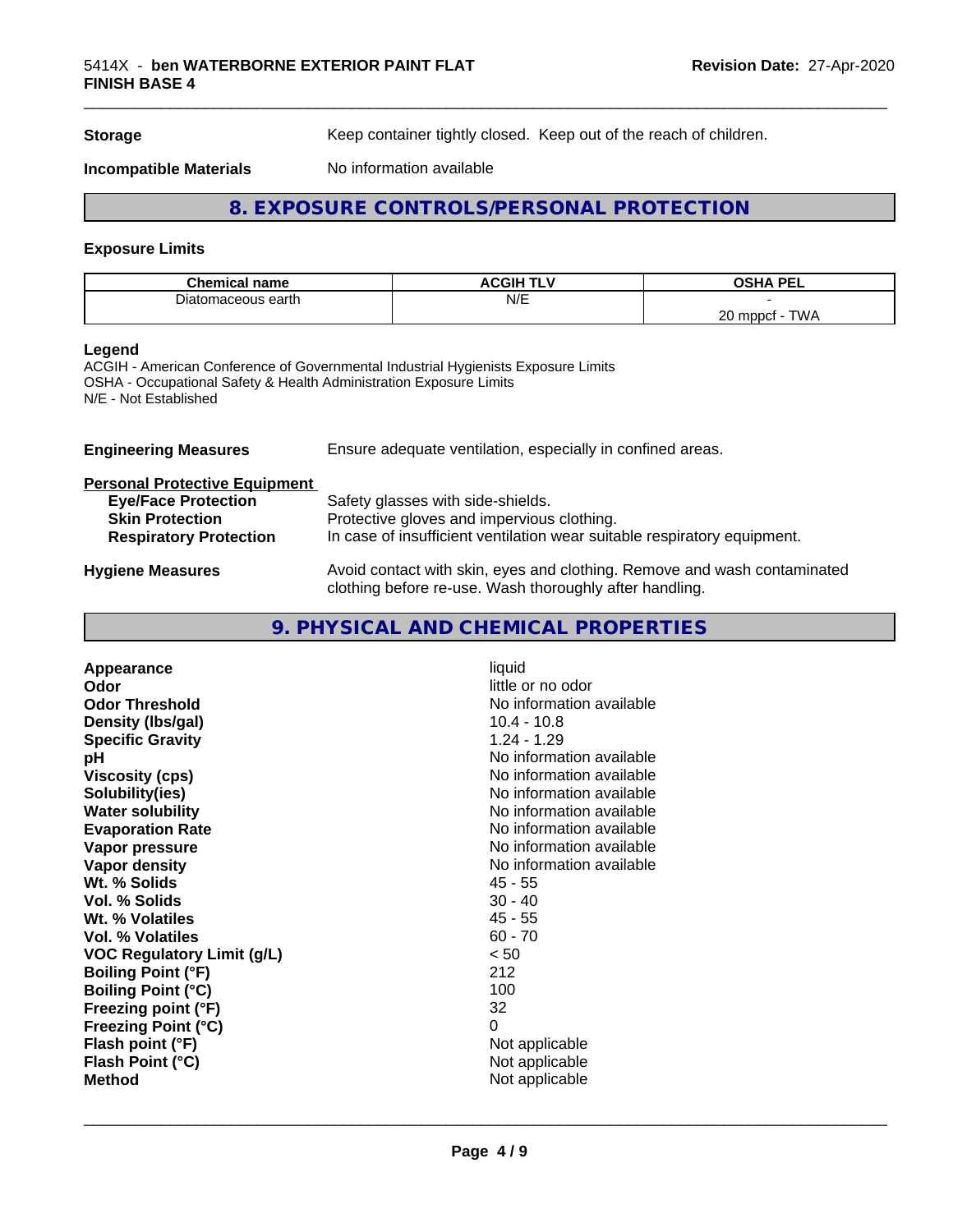**Flammability (solid, gas)** Not applicable **Upper flammability limit:** Not applicable **Not applicable Lower flammability limit:**<br> **Autoignition Temperature (°F)**<br>
Mo information available Autoignition Temperature (°F)<br>
Autoignition Temperature (°C)<br>
No information available Autoignition Temperature (°C)<br>
Decomposition Temperature (°F)<br>
No information available **Decomposition Temperature (°F)**<br> **Decomposition Temperature (°C)**<br>
No information available **Decomposition Temperature (°C)**<br>Partition coefficient

**No information available** 

\_\_\_\_\_\_\_\_\_\_\_\_\_\_\_\_\_\_\_\_\_\_\_\_\_\_\_\_\_\_\_\_\_\_\_\_\_\_\_\_\_\_\_\_\_\_\_\_\_\_\_\_\_\_\_\_\_\_\_\_\_\_\_\_\_\_\_\_\_\_\_\_\_\_\_\_\_\_\_\_\_\_\_\_\_\_\_\_\_\_\_\_\_

## **10. STABILITY AND REACTIVITY**

| <b>Reactivity</b>                         | Not Applicable                           |
|-------------------------------------------|------------------------------------------|
| <b>Chemical Stability</b>                 | Stable under normal conditions.          |
| <b>Conditions to avoid</b>                | Prevent from freezing.                   |
| <b>Incompatible Materials</b>             | No materials to be especially mentioned. |
| <b>Hazardous Decomposition Products</b>   | None under normal use.                   |
| <b>Possibility of hazardous reactions</b> | None under normal conditions of use.     |

## **11. TOXICOLOGICAL INFORMATION**

| <b>Product Information</b>               |                                                                                                                 |
|------------------------------------------|-----------------------------------------------------------------------------------------------------------------|
| Information on likely routes of exposure |                                                                                                                 |
|                                          | <b>Principal Routes of Exposure</b> Eye contact, skin contact and inhalation.                                   |
| <b>Acute Toxicity</b>                    |                                                                                                                 |
| <b>Product Information</b>               | No information available                                                                                        |
|                                          | Symptoms related to the physical, chemical and toxicological characteristics                                    |
| <b>Symptoms</b>                          | No information available                                                                                        |
|                                          | Delayed and immediate effects as well as chronic effects from short and long-term exposure                      |
| Eye contact                              | May cause slight irritation.                                                                                    |
| <b>Skin contact</b>                      | Substance may cause slight skin irritation. Prolonged or repeated contact may dry<br>skin and cause irritation. |
| <b>Inhalation</b>                        | May cause irritation of respiratory tract.                                                                      |
| Ingestion                                | Ingestion may cause gastrointestinal irritation, nausea, vomiting and diarrhea.                                 |
| <b>Sensitization</b>                     | May cause an allergic skin reaction                                                                             |
| <b>Neurological Effects</b>              | No information available.                                                                                       |
| <b>Mutagenic Effects</b>                 | No information available.                                                                                       |
| <b>Reproductive Effects</b>              | No information available.                                                                                       |
| <b>Developmental Effects</b>             | No information available.                                                                                       |
| <b>Target organ effects</b>              | No information available.                                                                                       |
| <b>STOT - single exposure</b>            | No information available.                                                                                       |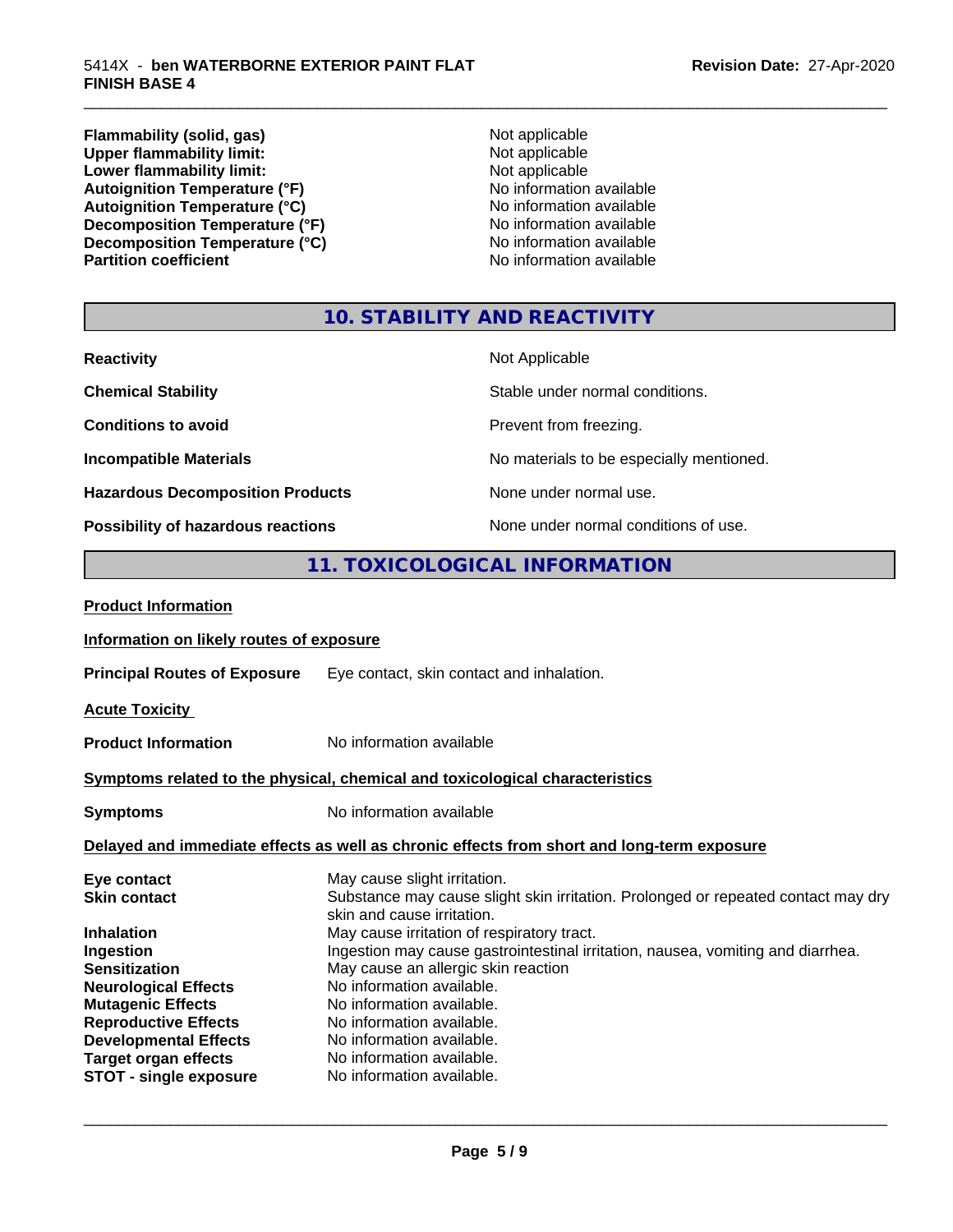| <b>STOT - repeated exposure</b> | No information available. |
|---------------------------------|---------------------------|
| Other adverse effects           | No information available. |
| <b>Aspiration Hazard</b>        | No information available  |

#### **Numerical measures of toxicity**

**The following values are calculated based on chapter 3.1 of the GHS document**

mg/kg **ATEmix (inhalation-dust/mist)** 471 mg/L

#### **Component Information**

| Chemical name                                                   | Oral LD50            | Dermal LD50            | Inhalation LC50                                                          |
|-----------------------------------------------------------------|----------------------|------------------------|--------------------------------------------------------------------------|
| Sodium C14-C16 olefin sulfonate<br>68439-57-6                   | $= 2220$ mg/kg (Rat) | $> 740$ mg/kg (Rabbit) |                                                                          |
| Carbamic acid, butyl-,<br>3-iodo-2-propynyl ester<br>55406-53-6 | $= 1470$ mg/kg (Rat) | > 2000 mg/kg (Rat)     | $= 0.67$ mg/L (Rat) 4 h = 0.63 mg/L<br>$(Rat)$ 4 h = 0.99 mg/L (Rat) 4 h |

\_\_\_\_\_\_\_\_\_\_\_\_\_\_\_\_\_\_\_\_\_\_\_\_\_\_\_\_\_\_\_\_\_\_\_\_\_\_\_\_\_\_\_\_\_\_\_\_\_\_\_\_\_\_\_\_\_\_\_\_\_\_\_\_\_\_\_\_\_\_\_\_\_\_\_\_\_\_\_\_\_\_\_\_\_\_\_\_\_\_\_\_\_

#### **Chronic Toxicity**

#### **Carcinogenicity**

*There are no known carcinogenic chemicals in this product above reportable levels.*

**12. ECOLOGICAL INFORMATION**

#### **Ecotoxicity Effects**

The environmental impact of this product has not been fully investigated.

#### **Product Information**

#### **Acute Toxicity to Fish**

No information available

#### **Acute Toxicity to Aquatic Invertebrates**

No information available

#### **Acute Toxicity to Aquatic Plants**

No information available

#### **Persistence / Degradability**

No information available.

#### **Bioaccumulation**

No information available.

#### **Mobility in Environmental Media**

No information available.

#### **Ozone**

No information available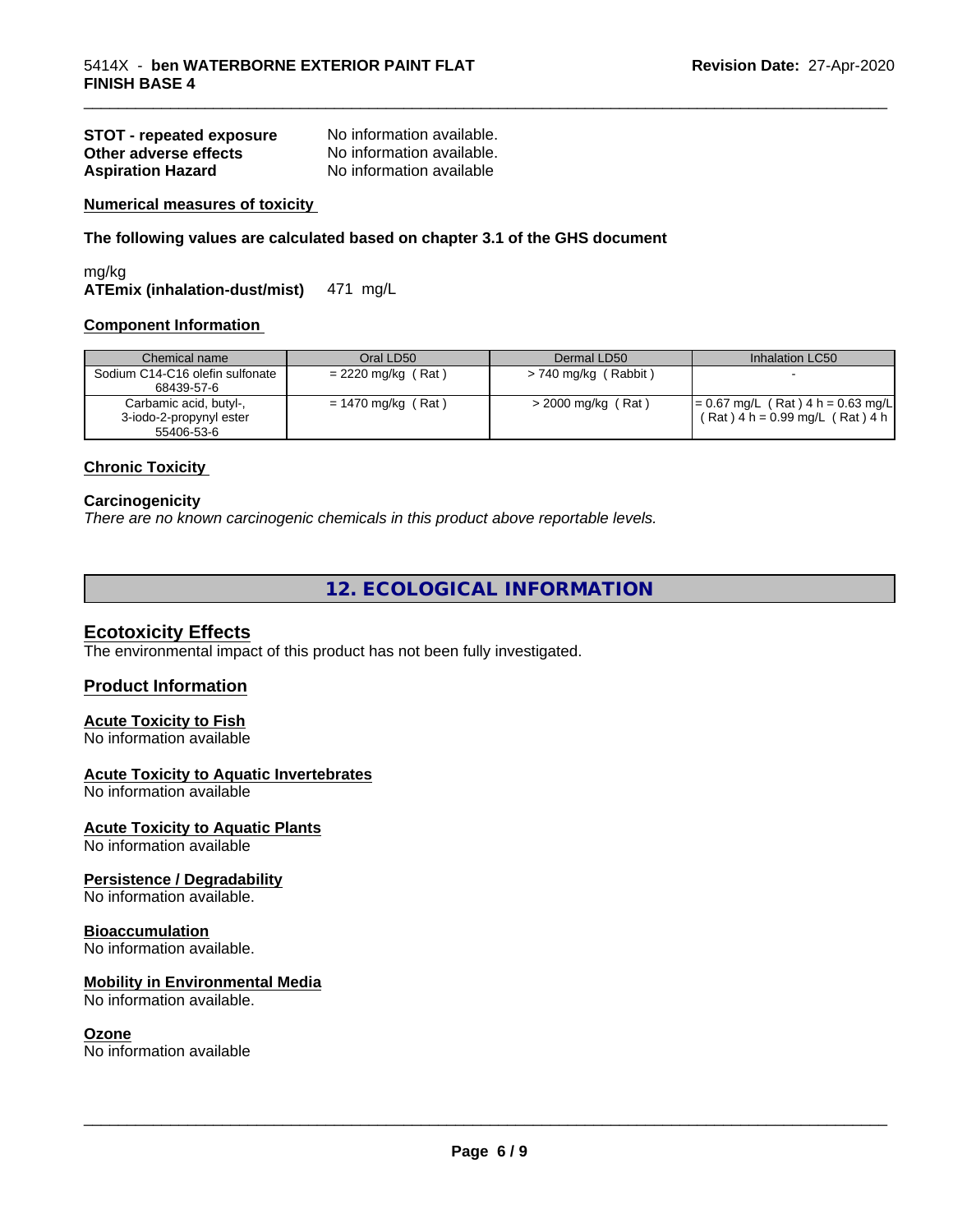#### **Component Information**

## **Acute Toxicity to Fish**

Carbamic acid, butyl-, 3-iodo-2-propynyl ester LC50: 230 µg/L (Bluegill sunfish - 96 hr.)

#### **Acute Toxicity to Aquatic Invertebrates**

No information available

#### **Acute Toxicity to Aquatic Plants**

No information available

|                              | 13. DISPOSAL CONSIDERATIONS                                                                                                                                                                                               |
|------------------------------|---------------------------------------------------------------------------------------------------------------------------------------------------------------------------------------------------------------------------|
| <b>Waste Disposal Method</b> | Dispose of in accordance with federal, state, and local regulations. Local<br>requirements may vary, consult your sanitation department or state-designated<br>environmental protection agency for more disposal options. |
|                              | 14. TRANSPORT INFORMATION                                                                                                                                                                                                 |
| DOT                          | Not regulated                                                                                                                                                                                                             |
| <b>ICAO / IATA</b>           | Not regulated                                                                                                                                                                                                             |
| IMDG / IMO                   | Not regulated                                                                                                                                                                                                             |
|                              | <b>15. REGULATORY INFORMATION</b>                                                                                                                                                                                         |

\_\_\_\_\_\_\_\_\_\_\_\_\_\_\_\_\_\_\_\_\_\_\_\_\_\_\_\_\_\_\_\_\_\_\_\_\_\_\_\_\_\_\_\_\_\_\_\_\_\_\_\_\_\_\_\_\_\_\_\_\_\_\_\_\_\_\_\_\_\_\_\_\_\_\_\_\_\_\_\_\_\_\_\_\_\_\_\_\_\_\_\_\_

## **International Inventories**

| <b>TSCA: United States</b> | Yes - All components are listed or exempt. |
|----------------------------|--------------------------------------------|
| <b>DSL: Canada</b>         | Yes - All components are listed or exempt. |

## **Federal Regulations**

| SARA 311/312 hazardous categorization |     |  |
|---------------------------------------|-----|--|
| Acute health hazard                   | Yes |  |
| Chronic Health Hazard                 | No  |  |
| Fire hazard                           | No  |  |
| Sudden release of pressure hazard     | Nο  |  |
| Reactive Hazard                       | No  |  |

#### **SARA 313**

Section 313 of Title III of the Superfund Amendments and Reauthorization Act of 1986 (SARA). This product contains a chemical or chemicals which are subject to the reporting requirements of the Act and Title 40 of the Code of Federal Regulations, Part 372: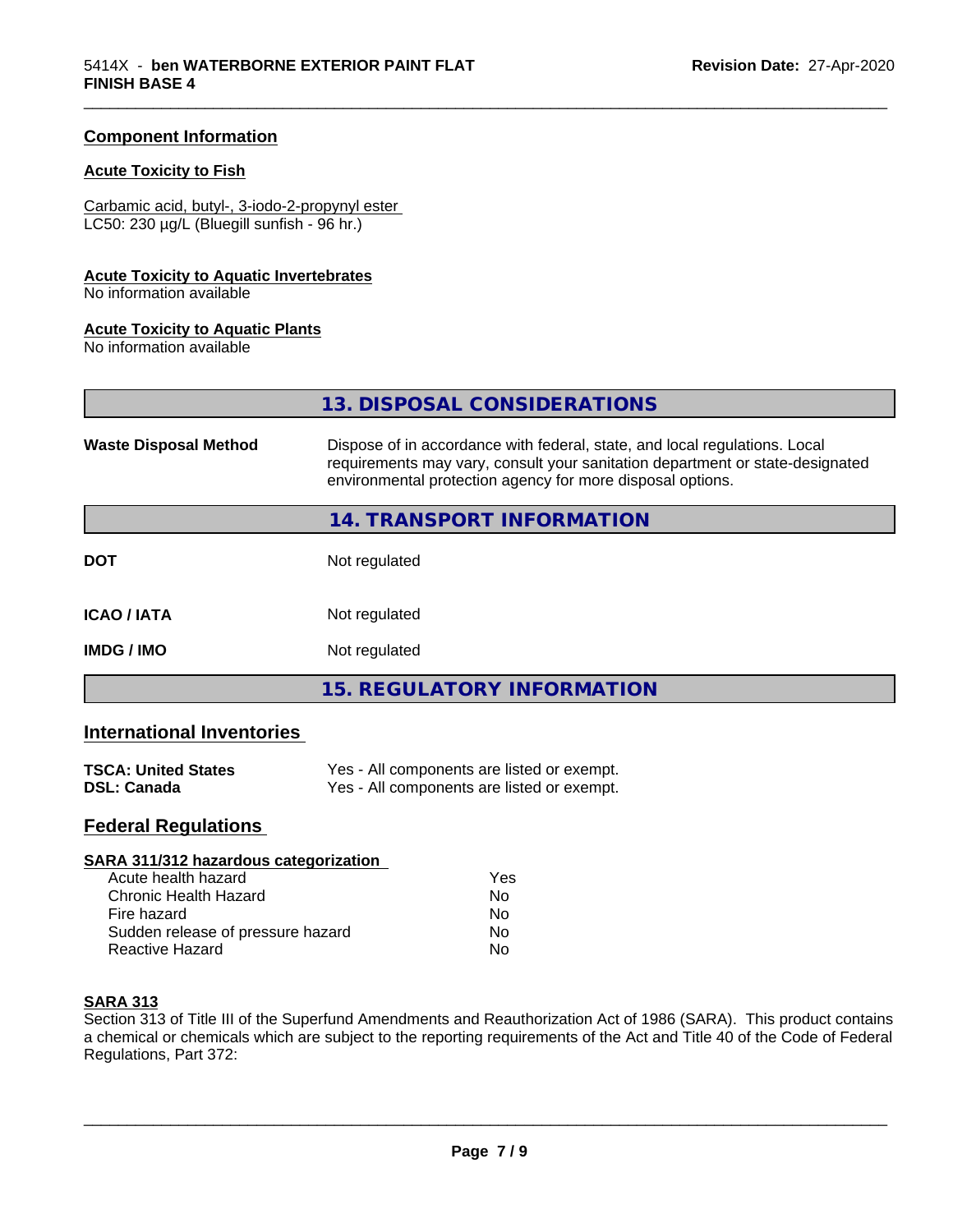#### *None*

#### **Clean Air Act,Section 112 Hazardous Air Pollutants (HAPs) (see 40 CFR 61)** This product contains the following HAPs:

*None*

## **US State Regulations**

#### **California Proposition 65**

**AN** WARNING: Cancer and Reproductive Harm– www.P65warnings.ca.gov

#### **State Right-to-Know**

| <b>Chemical name</b>    | <b>Massachusetts</b> | <b>New Jersey</b> | Pennsylvania |
|-------------------------|----------------------|-------------------|--------------|
| Diatomaceous earth      |                      |                   |              |
| Carbamic acid, butyl-,  |                      |                   |              |
| 3-iodo-2-propynyl ester |                      |                   |              |

**Legend**

X - Listed

## **16. OTHER INFORMATION**

| <b>HMIS</b> | Health: 1 |  |
|-------------|-----------|--|
|             |           |  |

**Flammability: 0 Reactivity: 0 PPE: -**

\_\_\_\_\_\_\_\_\_\_\_\_\_\_\_\_\_\_\_\_\_\_\_\_\_\_\_\_\_\_\_\_\_\_\_\_\_\_\_\_\_\_\_\_\_\_\_\_\_\_\_\_\_\_\_\_\_\_\_\_\_\_\_\_\_\_\_\_\_\_\_\_\_\_\_\_\_\_\_\_\_\_\_\_\_\_\_\_\_\_\_\_\_

#### **HMIS Legend**

- 0 Minimal Hazard
- 1 Slight Hazard
- 2 Moderate Hazard
- 3 Serious Hazard
- 4 Severe Hazard
- **Chronic Hazard**

X - Consult your supervisor or S.O.P. for "Special" handling instructions.

*Note: The PPE rating has intentionally been left blank. Choose appropriate PPE that will protect employees from the hazards the material will present under the actual normal conditions of use.*

*Caution: HMISÒ ratings are based on a 0-4 rating scale, with 0 representing minimal hazards or risks, and 4 representing significant hazards or risks. Although HMISÒ ratings are not required on MSDSs under 29 CFR 1910.1200, the preparer, has chosen to provide them. HMISÒ ratings are to be used only in conjunction with a fully implemented HMISÒ program by workers who have received appropriate HMISÒ training. HMISÒ is a registered trade and service mark of the NPCA. HMISÒ materials may be purchased exclusively from J. J. Keller (800) 327-6868.*

 **WARNING!** If you scrape, sand, or remove old paint, you may release lead dust. LEAD IS TOXIC. EXPOSURE TO LEAD DUST CAN CAUSE SERIOUS ILLNESS, SUCH AS BRAIN DAMAGE, ESPECIALLY IN CHILDREN. PREGNANT WOMEN SHOULD ALSO AVOID EXPOSURE.Wear a NIOSH approved respirator to control lead exposure. Clean up carefully with a HEPA vacuum and a wet mop. Before you start, find out how to protect yourself and your family by contacting the National Lead Information Hotline at 1-800-424-LEAD or log on to www.epa.gov/lead.